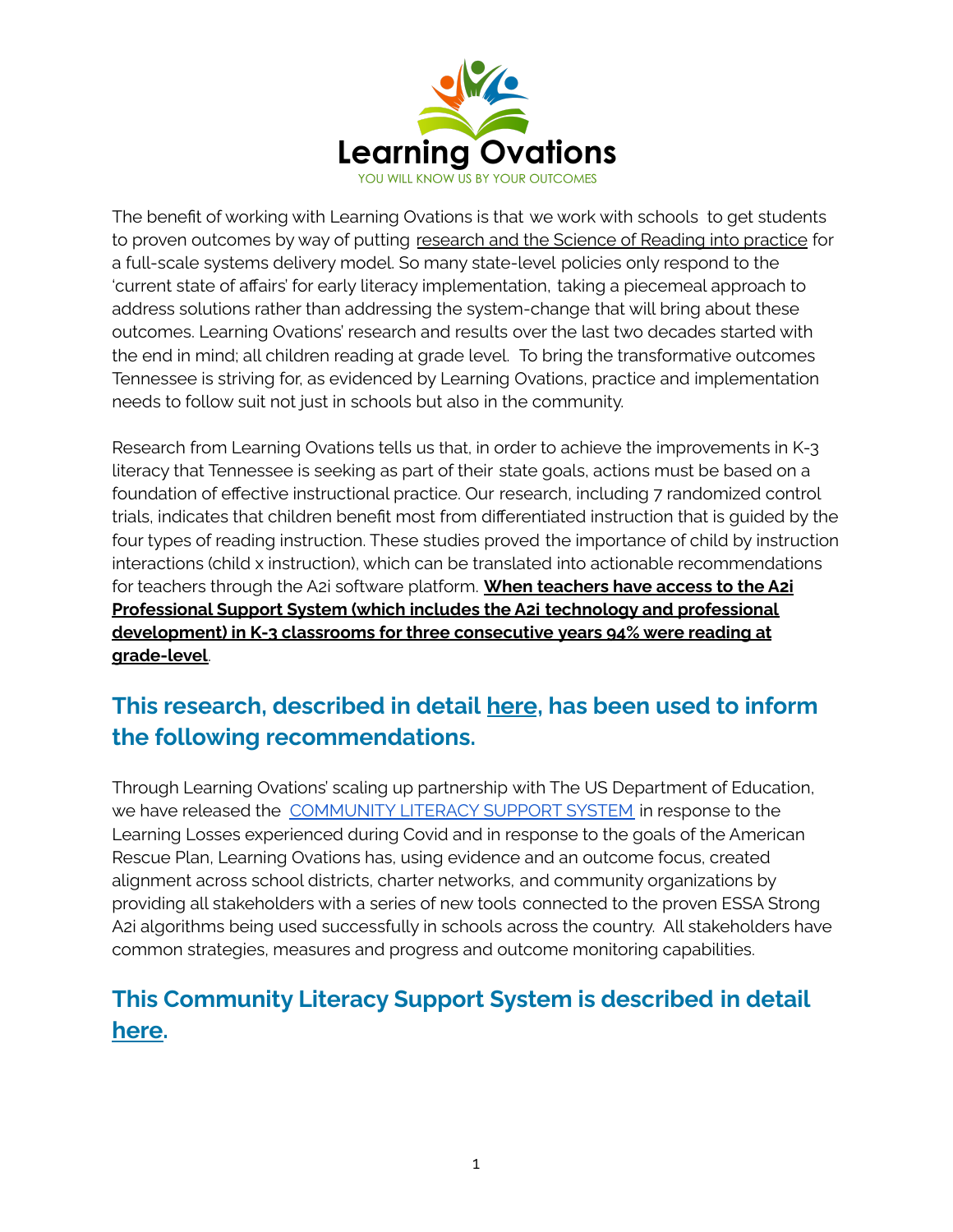

Federal American Rescue Plan Funding is available for every element of this Community Literacy Support System. Tennessee could use these resources to recover learning loss AND achieve profound results and social equity for communities within your state by having over 90% of children reading at grade-level by the end of 3rd grade!

## **These funding options are described in detail [here](http://learningovations.com/funding).**

**THIS SUITE OF SUPPORT PRODUCTS ALIGNS COMMUNITIES' EFFORTS FOR THE ULTIMATE GOAL OF ALL KIDS READING BY 3RD GRADE.**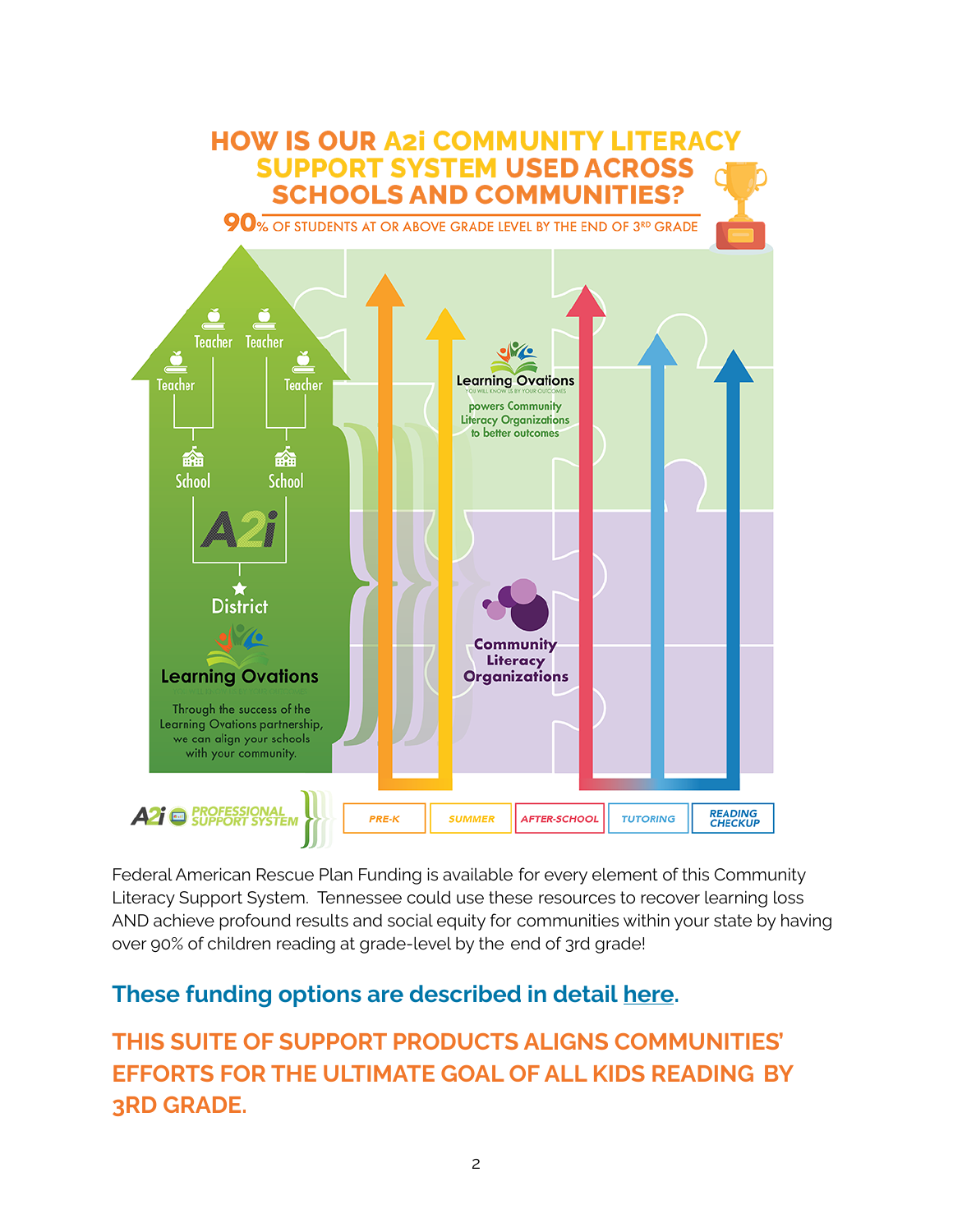### **Long-term Goals:**

- Tennessee DoE State leaders in Tennessee have made recent investments and policy changes to ensure more children are reading proficiently by the end of  $3<sup>rd</sup>$  grade. Reading 360, the Tennessee Literacy Success Act, and the Tennessee Learning Loss and Student Acceleration Act are strong indicators of the Tennessee Department of Education's commitment to improving literacy outcomes for students.
- Learning Ovations Our mission is to ensure all students are reading at, or above, grade level by the end of third grade using a support system proven to improve reading skills in K-3 students.

## **The following information should be used to inform policy, guide funding decisions, and help identify key components that should be included in school and district literacy plans.**

## **Recommendations for Creating Transformational Change in Literacy:**

- **Align assessment to your ultimate objective: all children reading at grade-level.**
	- The intended use and purpose of assessment information can be divided into two categories: assessments *OF* learning, and assessment *FOR* learning. While both operate to meet different goals, our understanding of the priorities set by the Tennessee State Dept. of Education would be best met by assessments for learning, as these types of assessments inform instruction, impact outcomes, and operate as a progress monitoring tool. Assessments of learning may also be a beneficial data point to collect in order to ensure reliability and coherence across the system, but is unlikely to directly impact student learning. For more information about this conceptualization of assessment please review the [following](https://drive.google.com/file/d/1LetsknTyc23CnKz0jFWCn0pkn17vX4oP/view?usp=sharing).
	- Screeners typically function as assessments specifically designed to separate students who are struggling or most 'at-risk based on specific criteria. While the ability to identify which students are struggling most or determine which students would benefit most from additional supports/services can be a critical component of a district or school's ELA system, it is often the case that screening data is collected BUT without additional guidelines for use.
	- In a similar vein, diagnostics produce specific breakdowns of individual skills that serve to inform teachers of student deficiencies in specific areas but often lead to ineffective instructional responses, like drilling students on a single letter-sound, instead of addressing these gaps in the larger context of reading and language development using systematic instruction and authentic exposure to text.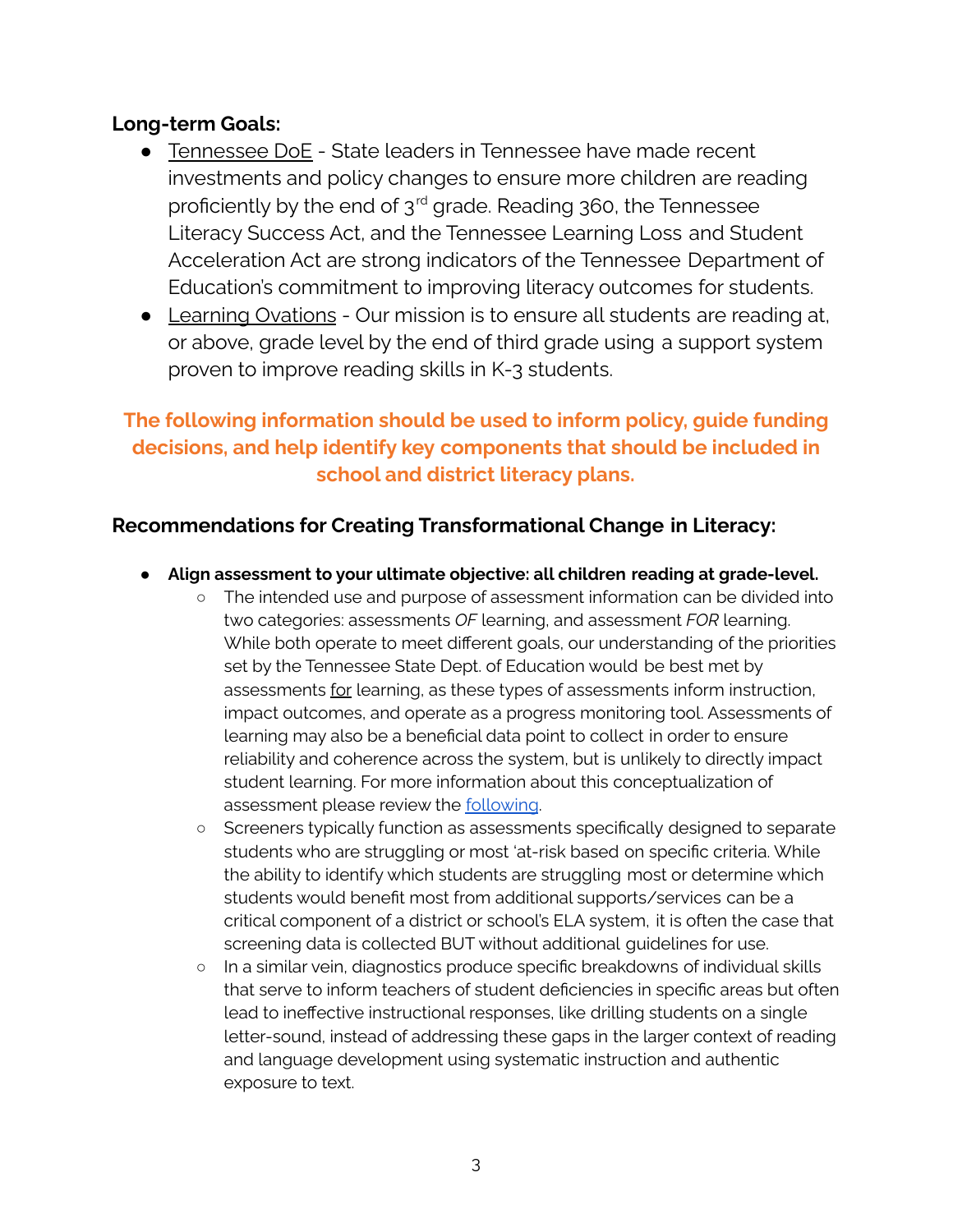○ A primary purpose of assessment should be to identify the individual instructional needs required for each student to reach their full potential. Our Assessment 2 Instruction (A2i) Professional Support System (and A2i [Online](https://drive.google.com/file/d/1UIrjkNxWXuJVQLADfo0q1kQ-_9moA8m7/view?usp=sharing) [Assessments\)](https://drive.google.com/file/d/1UIrjkNxWXuJVQLADfo0q1kQ-_9moA8m7/view?usp=sharing) does this by providing a set of instructional recommendations customized to each student. This can be done using assessments that identify a student's ability level related to decoding, comprehension, and vocabulary as well as details like their grade-level and the number of months left in the school year. This reframing transforms assessment scores from a piece of accountability data or a purely informational tool into a support system proven to actually *improve* student outcomes, not just track them.

#### ● **Pair accountability with support to create positive change for all students.**

- While there is no question that accurate performance data and a shared sense of accountability can support instructional improvements, accountability must also be connected to a coaching or support system that guides teachers and administrators on how to improve practice. In fact, even access to data *and* coaching does not guarantee an impact on student performance (IES, [2019\)](https://ies.ed.gov/ncee/projects/evaluation/tq_datadriven.asp).
- Professional development (PD), stand-alone training, or a focus on the "Science of Reading" content presents a similar risk, but in the other direction. While teachers may report personal growth from well-delivered PD, many sessions result in few actionable takeaways for teachers and rarely, if ever, include a component tied to accountability or fidelity that can be both measured and connected to actual student learning.
- Putting the Science of Reading into Practice: A systemic approach, like that provided by Learning Ovations, combines the components critical for accountability (data and coaching) with professional development content (including Science of Reading), supports (via coaching), and a fully-developed [framework](https://framework.learningovations.com/home) (backed by proven research and practice, see [McLean,](http://dx.doi.org/10.1016/j.jsp.2016.03.004) et al., 2016) to actually shift teacher pedagogy and improve student reading outcomes. This results in measurable growth in classroom quality, and student outcomes, providing accountability AND a system to follow to ensure improvement.

### ● **Think at a systems-level when planning implementation.**

- Creating an environment that allows for, systems-level implementation is critical to the success of any process focused on transformative change. Early and consistent involvement by district- and school-level administrators, along with key members of their leadership team, is critical in achieving improved reading outcomes for ALL students.
- Without this aligned support, aspirational outcomes remain impossible. Literacy goals can only be reached if the teachers responsible for the critical day-to-day work have access to the resources and supports they need to be most effective. Administrators and district leaders must be engaged to ensure there is a clear path to get the available resources where they need to be.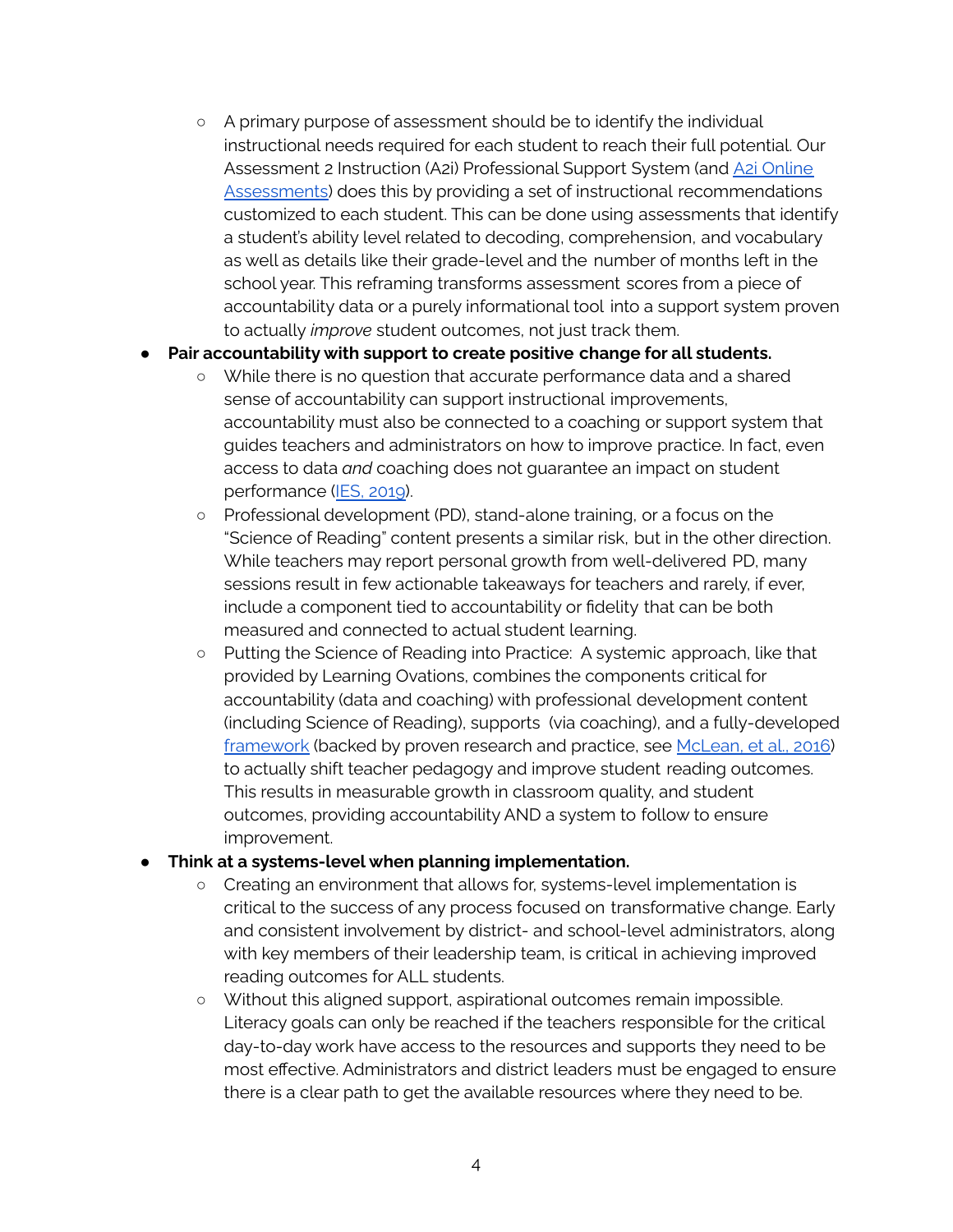When change is instituted without this systematized structure, both teachers and administrators are often left feeling under-supported and isolated.

- When the full system is engaged, individual fragments can be aligned. The current educational landscape can easily be described as fragmented. Implementing a system that aims to centralize these multiple components improves overall effectiveness, creates a uniform goal or focus, and (most importantly) makes it easier to identify gaps within the system that would have been otherwise left undetected. Coordinating at the systems-level provides the structure necessary to create this alignment.
- *●* **Consolidate resources and expand impact by using common measures and aligned community efforts.**
	- *○* While a majority of instruction still occurs through teachers, education now stretches well beyond the traditional institutions for education. Aspects of student learning and key academic opportunities can also operate within the home, after-school programs, tutoring, summer programs, and with parents through nonprofit and for-profit programs. Promoting alignment across a community system creates an even greater leverage point for improving students' outcomes, as well as increases the longevity of that impact.
	- By coordinating efforts across an organization and leveraging collaborators, efforts to improve early literacy instruction and outcomes are more likely to succeed. Diffusion of information is more consistent, and knowledge mobilization is more coordinated. As coordinated efforts proceed, there is increased potential to build capacity across multiple organizations to identify and support the implementation of evidence-based practices. Practitioners can become more critical consumers of evidence. They ask tough questions and are better able to identify good evidence and rigorous research.
	- Another potential benefit is the advantage common measures provide. Using a set of common measures and tools, information flowing around best practices between invested stakeholders can increase greatly. The resulting network allows more adults to receive information on the instructional needs children in their schools and communities have in literacy over time. This structure also provides a centralized common measure for determining success. While schools and districts are often overburdened by the data available, community literacy organizations, funders, and even parents are left without access to this information and as a result, are often forced to make uninformed choices related to the community and student-level literacy supports they ultimately pursue.
	- With concerns about learning loss brought on by COVID, a state is best served when it aligns and leverages the resources of its communities.
- *●* **Don't be overly focused on curriculum, provided that it's already evidence-based.**
	- *○* The importance of having high-quality resources that meet the needs of all students has been highlighted in various publications These sources also share the commonality of supporting research-based best practices, but *not* necessarily calling out specific publishers or individual core or supplemental resources. This is because there is no single curriculum or resource that can meet the needs of all students.